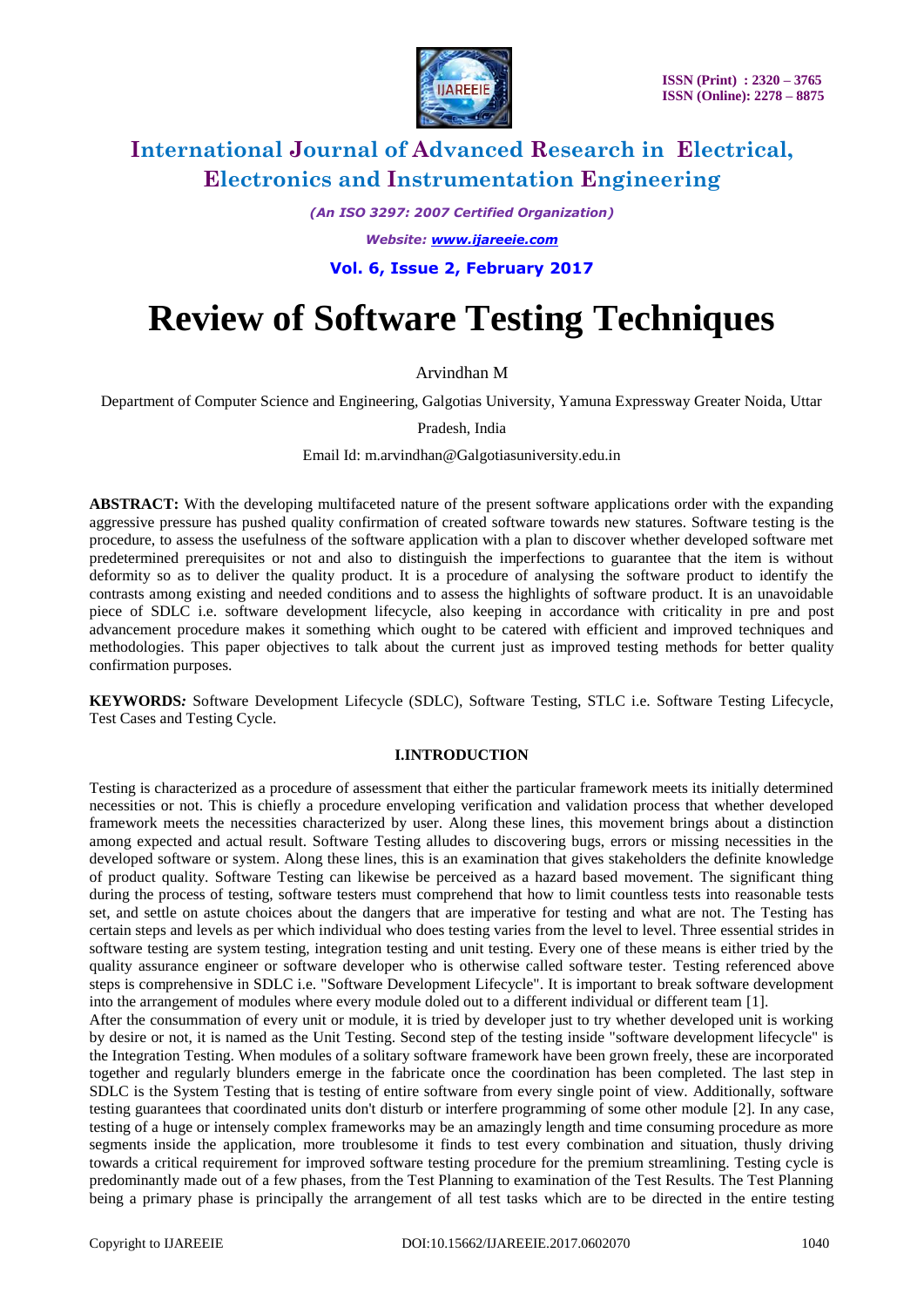

*(An ISO 3297: 2007 Certified Organization)*

*Website: [www.ijareeie.com](http://www.ijareeie.com/)*

# **Vol. 6, Issue 2, February 2017**

procedure. The Test Development is a second phase of testing cycle, whereas test cases which are to be employed in testing procedure are created. The Test execution is a following phase of testing cycle which includes the execution of tests cases, and important bugs are accounted for in the following phase which is Test Reporting phase [3]. The Test outcome Analysis is last phase of testing procedure where defect analysis is completed through developer who developed software or the system, this progression can likewise be dealt with alongside the customer as this will help in better comprehension of what to overlook and what precisely to upgrade or fix or essentially adjust.

### **II.EXISTING TESTING METHODS**

For the beginning of testing procedure, initial step is to produce the test cases. Test cases are created utilizing different testing methods, for accurate and effective testing. The significant testing techniques are Grey box testing, Black box testing and White Box testing. The White Box testing altogether viable as it is a strategy for testing that tests the usefulness of software as well as tests inner structure of application. While structuring test cases to direct white box testing, skills of programming are essential to plan test cases. The White box testing likewise called glass box or clear box testing. This sort of testing could be applied to every levels including system or integration, unit testing. This sort of testing is additionally called the Security Testing i.e. it satisfies the need to decide if information systems ensure information and keeps up the expected functionality. The Black Box testing, the testing strategy that basically tests the usefulness of application without comes under detail of implementation level. This method could be applied to each degree of testing inside SDLC. It for the most part executes testing so that it covers every single usefulness of application to decide if it meets the at first indicated necessities of the client or not [4]. The Grey Box testing, it is the mix of Black box and White box testing Technique handling the upsides of both. The requirement for such sort of testing stirred in light of the fact that in this kind of testing, tester knows about the inward structure of application, henceforth testing the usefulness in a superior way taking inner structure of application into thought. Figure 1 is referenced from researcher and further reached out here in this examination paper.





### *Software Testing Lifecycle:*

Figure 2 examines the STLC steps, phases and stages a software experience during testing procedure. However, there is not any fixed standard of application or software experiencing STLC, and it shifts from area to locale all through world.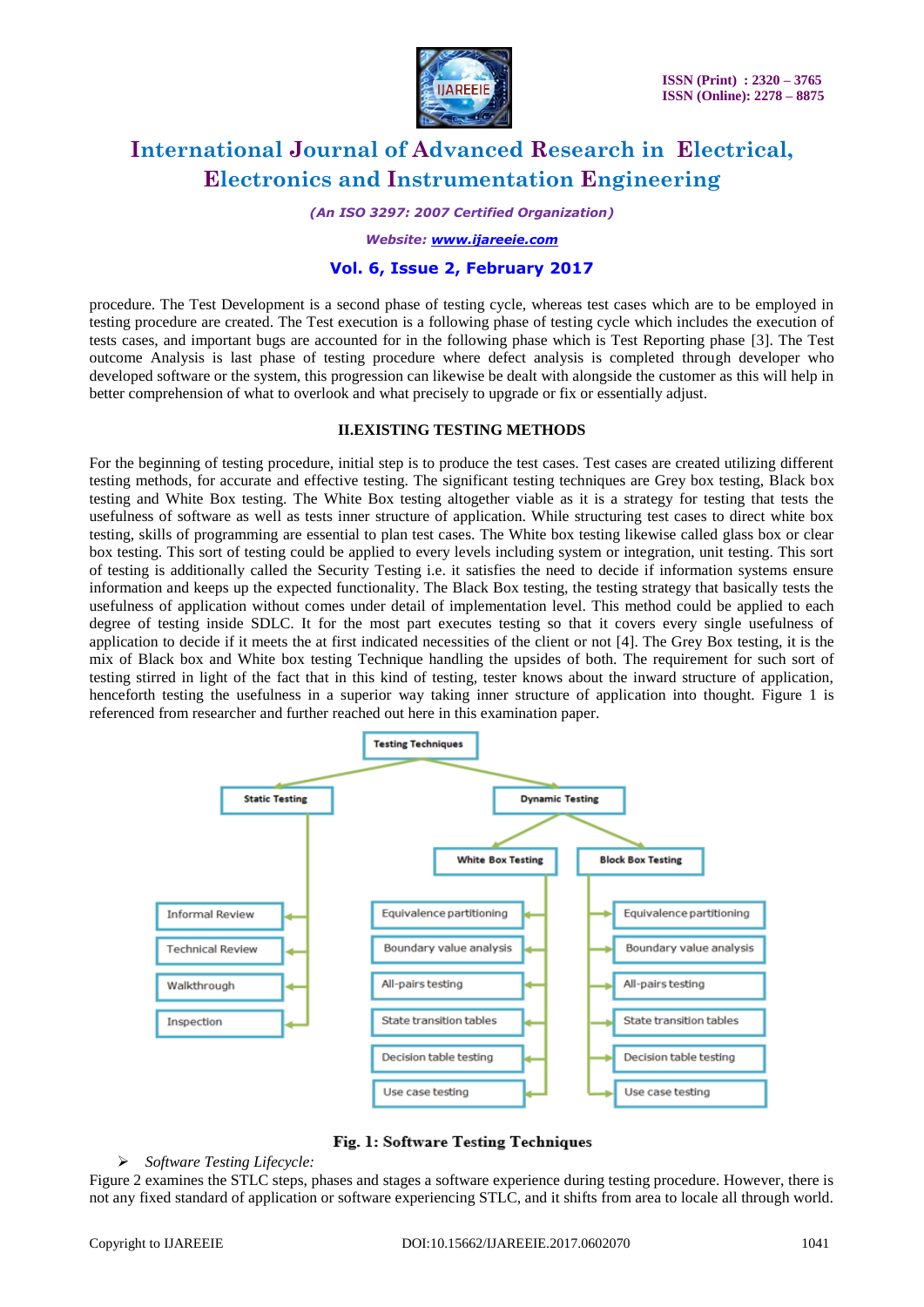

*(An ISO 3297: 2007 Certified Organization)*

*Website: [www.ijareeie.com](http://www.ijareeie.com/)*

# **Vol. 6, Issue 2, February 2017**

During principal phase of STLC, the survey of software necessities happens by Quality Assurance group in which it comprehend the centre prerequisites as indicated by which test will be directed. In the event that on account of any contention emerges, the group must facilitate with the advancement group to all the more likely comprehend and resolve the contention. The Test planning is a second and most significant phase of STLC, because this is the progression where all testing technique is characterized.

This phase manages the arrangement of test plan that will be a definitive deliverable of this stage. Test structuring stage is where test case is created, and test planning movement is stopped [5]. Fitting Test cases are composed by QA group physically or now and again, computerized test cases are produced. Test Execution Phase included execution of test cases dependent on test plan which was created before execution stage. Test Reporting is reporting of produced outcomes after execution of test cases that additionally includes bug detailing which at that point sent to the improvement group with the goal that it very well may be fixed.



Fig. 2: Software Testing Lifecycle

### *Software Release Lifecycle:*

This life cycle develops after STLC and it incorporates further testing procedure wherein Alpha testing and the Beta testing are comprehensive. Alpha Testing, wherein Alpha alludes to the principal stage testing of application at the end of developer, should be possible by means of grey box or white box strategy. Beta Testing stage comes after the Alpha testing, and could be perceived as a proper acknowledgment testing as this is finished by the client, after Alpha release [5].

The application or software is discharged to a specific planned gathering of clients for the testing reason. Ordinarily, the beta form of applications is made accessible to the focused on crowd for input before it gets authoritatively released.

# **III.IMPROVEMENT IN TESTING PROCESS**

Prioritization of Test Suite does improvement in testing procedure by the Combinational Criteria. The significant procedure behind these test case organizing is the transformation of weblogs into test suites applicable with the client session, and further recording it into a XML position. The Algorithm utilized for this methodology ought to be precisely organized by the inclusion dependent on the combinatorial test suites. In addition, exact examinations ought to be done for analysing adequacy of the particular application and its pertinent test suites.

*Test Automation:*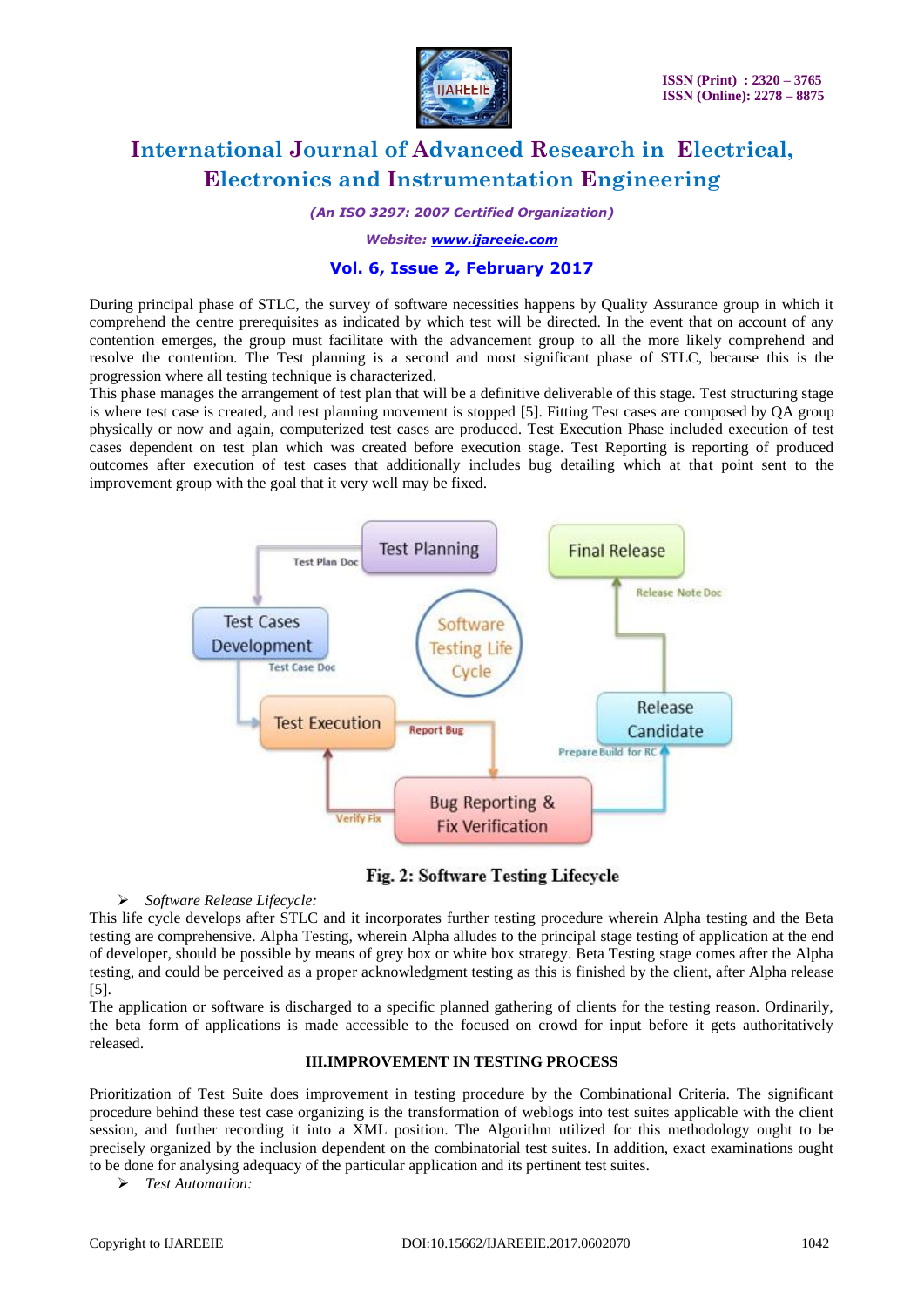

*(An ISO 3297: 2007 Certified Organization)*

### *Website: [www.ijareeie.com](http://www.ijareeie.com/)*

## **Vol. 6, Issue 2, February 2017**

The significant upgrade in the testing procedure drives the testing procedure towards Test Automation that is the utilization of specific programming to complete the testing procedure just as it makes correlation of real outcomes with expected outcomes. In SDLC, the Test Automation happens during the execution just as testing stage. All through world, the Test Automation being drilled rather than manual testing because it spares a lot of time achieving the testing forms in shorter time length. Regression testing being the significant testing types needs a lot of time when done physically. It normally tests whether the application or software works appropriately after the obsession of any errors or bugs [6].

The situation that caters a term commonly realizes automation testing execution known as Testing Framework. testing framework is for the most part liable for executing tests, just as characterizing the configuration wherein to express desires and for the detailing of the outcomes. The champion component of the Testing Framework which makes it broadly pertinent in different spaces overall is application independency [7]. The hybrid approach is viewed as best for the use as it is chiefly a mix of all three methodologies and this blend coordinates the upsides of all testing systems, making the most productive one.

*Testing Systems in Agile:*

Agile lifecycle is the other advancement in the software testing because it incorporates short and quick test cycles with habitually adjusting necessities [8]. Along these lines, agile atmosphere can envelop any testing system, however due to the successive emphases and quick change in indicated necessities, it upkeep of the test automation suite turns out to be very troublesome. Despite the fact that testing structures stays a terrible fit for agile atmosphere on the grounds that accomplishing most extreme code and usefulness inclusion stays troublesome in it.

*Test Driven development:*

It is a procedure that utilizes automated unit tests to drive the plan of programming and constraining the decoupling procedure of the conditions. With usual testing procedure, analyser frequently discovers at least one errors or defects, however TDD i.e. test driven development gives a perfectly clear proportion of progress when the test never again comes up short, upgrading the certainty level about the framework meeting its centre particulars. Behaviour driven development (BDD) is basically an augmentation of the Test-driven Development concentrating on the conduct parts of the framework as opposed to the execution level perspectives [9]. Subsequently, giving an away from of what precisely the framework should do giving more productivity to the testing procedure.

#### **IV.TESTING METRICS**

#### *A. Prioritization Metrics:*

The utilization of the Test Metrics has main importance as it can tremendously upgrade the adequacy of testing procedure. It serve as a significant marker of the correctness, analysis and efficiency of characterized metrics. It can likewise help in ID of the regions which need improvement alongside ensuing activity or step that should be taken to dispense with it. Test Metrics are a solitary advance in STLC as well as goes about as an umbrella to the consistent improvement of the entire testing process itself [10].

The Software Testing Metrics centre on the quality features applicable to the product and procedure and are sorted into the Process Quality Metrics, and the Product Quality Metrics that aim to give upgrades in the testing procedure as well as in item quality. Notwithstanding, there lays a basic issue looked by the current testing process that is coordinating of testing approach with application being created. Recurrence based prioritization improves the testing procedure with the end goal that test cases that envelops most utilized pages are, chose for execution before the test cases that employ less incessant ones [11].

#### *B. Process Quality Metrics:*

A procedure is the most famous part because it is fit for delivering a quality result inside minimal time in a most cost effective way. This is a definitive explanation that why associations all through world have put its attention on the improvement of the procedures execution, and this precisely where the requirement for the metrics developed, as it is needed to check the procedure from different measurements proficiently. Estimating Efficiency of the procedure is a key metric of procedure quality which envelops certain estimations of elements such as Test progress Curve that delineates the arranged advancement of Testing Phase by test plan. Cost of Testing is a following significant step of metric both component wise and phase wise. Also, the utilization of Requirement Traceability Matrix (RTM) can bring